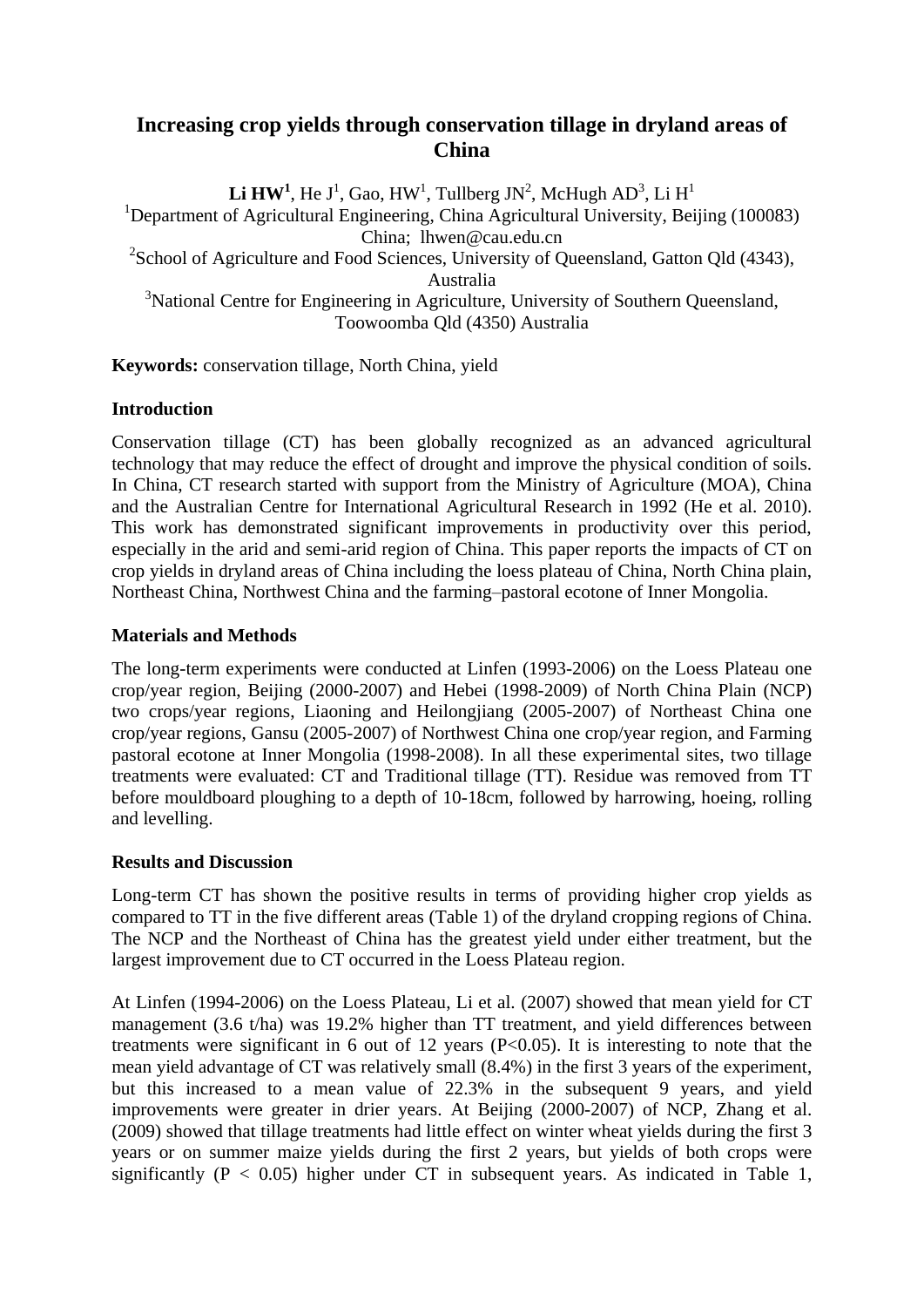average winter wheat yields in 2004–07 under CT was 423 kg/ha (7.46%) higher than TT; In summer maize, CT was 138 kg/ha (3.24%) higher. In Hebei, winter wheat and summer maize yields in CT and TT treatments fluctuated widely from year to year. Mean 11 years' winter wheat yield for CT was 3.5% greater than that for TT, and yield differences between treatments were significant in 4 out of 11 years (P<0.05). Again, the mean yield advantage of CT was minimal in the first 5 years of the experiment, but improved to 6.2% in the subsequent 6 years, and similar effects in maize. Mean (1999-2009) yield for CT plots was 1.4% higher than that for TT plots, and the yield differences were significant (P<0.05) in the years of 2004 and 2009. Again, these significant yield advantages produced by CT were only observed in the last 6 years of the experiment. At both Liaoning and Heilongjiang in Northeast China, He et al. (2010) found a mean yield improvement from CT of 88.3 kg/ha (Liaoning) and 225 kg/ha (Heilongjiang), compared with TT. At Gansu in Northwest China, He et al. (2008) found the mean wheat yields for CT and TT treatments were 6128 kg/ha and 5981 kg/ha, indicating a significant ( $P < 0.05$ ) yield improvement of 0.8% for CT compared with TT treatment. In Inner Mongolia, He et al. (2009) indicated that the yields on CT treatments were greater than those on the TT plot, with significant differences ( $P < 0.05$ ) in 6 of 10 years on average. The mean yield advantage of CT was relatively small (6%) in the first 4 years, but this increased to a mean value of 13% in the subsequent 6 years.

Statistically significant results have not been achieved in all years, or in all trials, but some clear patterns can be seen in the accumulated data and publications from this work. The most important is the substantial improvement in crop yield generally associated with conservation tillage. This yield benefit is much greater in dry years, but often not seen for some years after adoption. Conservation tillage also makes a positive contribution to soil structure and economics. It is clearly an appropriate technology for improving the yields and sustainability of dryland crop production in China.

**Acknowledgement:** ACIAR projects 92/09, 96/143 and LWR/2002/094.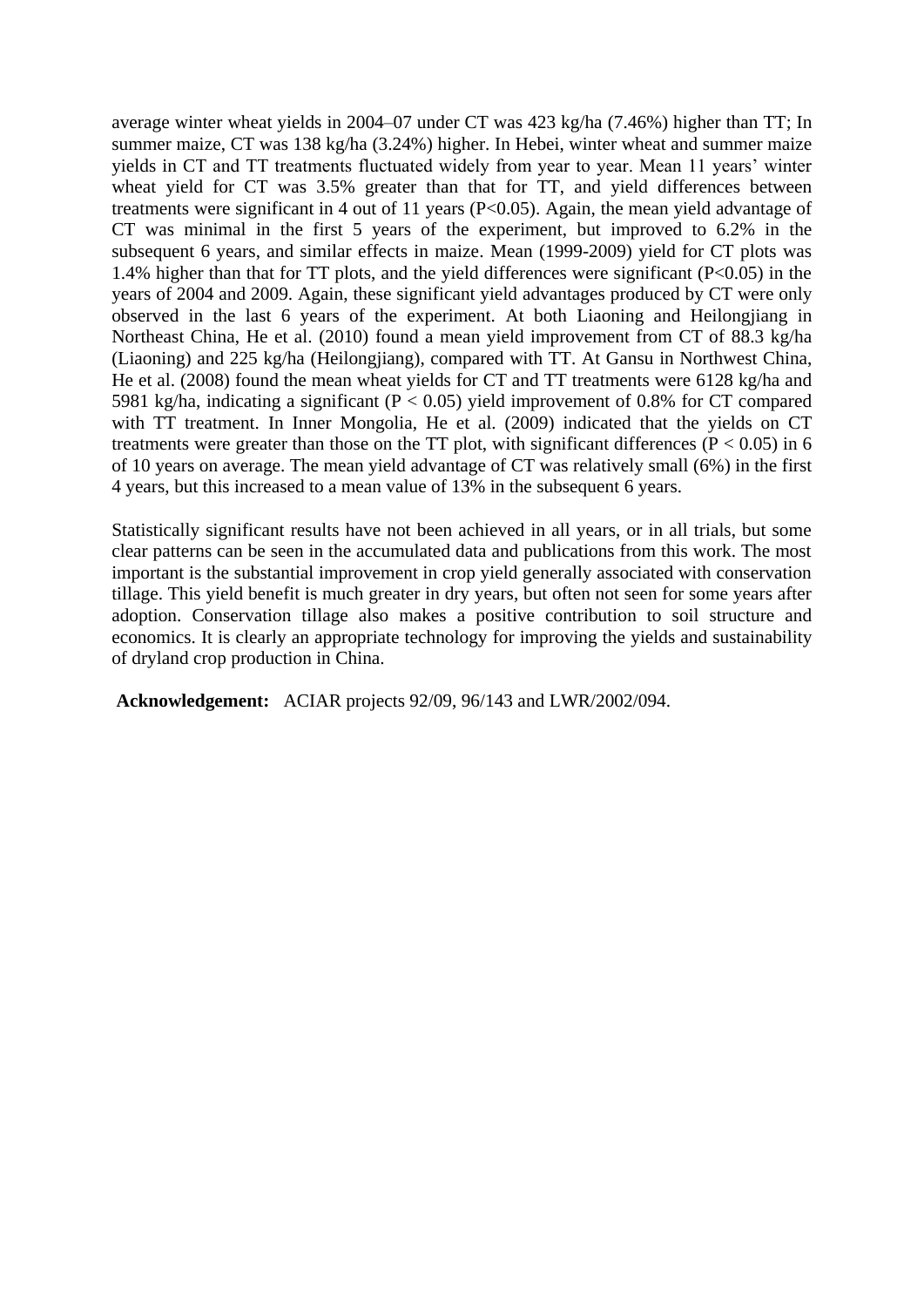**Table 1.** Crop yields (t/ha) under conservation tillage (CT) and traditional tillage (TT) in Linfen of Loess Plateau (1993-2006), Li et al. (2007); in Beijing (2000-2007) and Hebei (1998-2009) of North China Plain, Zhang et al. (2009); in Liaoning and Heilongjiang (2005-2007) of Northeast China, He et al. (2010); in Gansu (2005-2007) of Northwest China, He et al. 2008; and in Farming pastoral ecotone of Inner Mongolia (1998-2008), He et al. (2009).

| <b>Site</b>                    |                   | <b>Crop</b> |           | 1994               | 1995               | 1996               | 1997              | 1998             | 1999                     | 2000               | 2001               |
|--------------------------------|-------------------|-------------|-----------|--------------------|--------------------|--------------------|-------------------|------------------|--------------------------|--------------------|--------------------|
| Loess<br>Plateau               | Linfen            | Winter      | <b>CT</b> | $3.2^{\mathrm{a}}$ | $2.5^{\mathrm{a}}$ | 3.9 <sup>a</sup>   | 4.1 <sup>a</sup>  | 3.1 <sup>a</sup> | 2.6 <sup>a</sup>         | 2.6 <sup>a</sup>   | 3.8 <sup>a</sup>   |
|                                |                   | wheat       | <b>TT</b> | 3.0 <sup>a</sup>   | $2.3^{\rm a}$      | $3.5^{\mathrm{a}}$ | 3.9 <sup>a</sup>  | $2.5^{\rm b}$    | 2.1 <sup>b</sup>         | 1.7 <sup>b</sup>   | 2.9 <sup>b</sup>   |
| North<br>China<br>Plain        | Hebei             | Winter      | <b>CT</b> |                    |                    |                    |                   |                  | 6.1 <sup>a</sup>         | 6.3 <sup>a</sup>   | 5.8 <sup>a</sup>   |
|                                |                   | wheat       | <b>TT</b> | —                  |                    |                    |                   | -                | 6.2 <sup>a</sup>         | 6.2 <sup>a</sup>   | 5.6 <sup>a</sup>   |
|                                |                   | Summer      | <b>CT</b> |                    |                    |                    |                   | -                | $10.4^{\rm a}$           | 9.9 <sup>a</sup>   | $9.5^{\mathrm{a}}$ |
|                                |                   | maize       | <b>TT</b> |                    |                    |                    |                   | -                | $10.2^a$                 | 10.1 <sup>a</sup>  | 9.4 <sup>a</sup>   |
|                                | Beijing           | Winter      | <b>CT</b> |                    |                    |                    |                   |                  | $\overline{\phantom{0}}$ | 6.3 <sup>a</sup>   | 5.8 <sup>a</sup>   |
|                                |                   | wheat       | <b>TT</b> |                    |                    |                    |                   |                  | -                        | $6.2^{\mathrm{a}}$ | 5.6 <sup>a</sup>   |
|                                |                   | Summer      | <b>CT</b> |                    |                    |                    |                   |                  | $\qquad \qquad -$        | 9.9 <sup>a</sup>   | $9.5^{\text{a}}$   |
|                                |                   | maize       | <b>TT</b> |                    |                    |                    |                   |                  |                          | 10.1 <sup>a</sup>  | $9.4^a$            |
| Northeast<br>China             | Liaoning          |             | <b>CT</b> |                    |                    |                    |                   |                  |                          |                    |                    |
|                                |                   | Spring      | <b>TT</b> |                    |                    |                    |                   |                  |                          |                    |                    |
|                                | Heilong           | maize       | <b>CT</b> |                    |                    |                    |                   |                  |                          |                    |                    |
|                                | -jiang            |             | <b>TT</b> |                    |                    |                    |                   |                  |                          |                    |                    |
| Northwest<br>China             | Gansu             | Spring      | <b>CT</b> |                    |                    |                    |                   |                  |                          |                    |                    |
|                                |                   | wheat       | <b>TT</b> |                    |                    |                    |                   |                  |                          |                    |                    |
| Farming<br>pastoral<br>ecotone | Inner<br>Mongolia | Spring      | <b>CT</b> |                    |                    |                    | $\qquad \qquad -$ | 1.2 <sup>a</sup> | 1.3 <sup>a</sup>         | 1.4 <sup>a</sup>   | 1.3 <sup>a</sup>   |
|                                |                   | wheat       | <b>TT</b> |                    |                    |                    |                   | 1.1 <sup>a</sup> | 1.1 <sup>b</sup>         | $1.4^{\mathrm{a}}$ | 1.2 <sup>a</sup>   |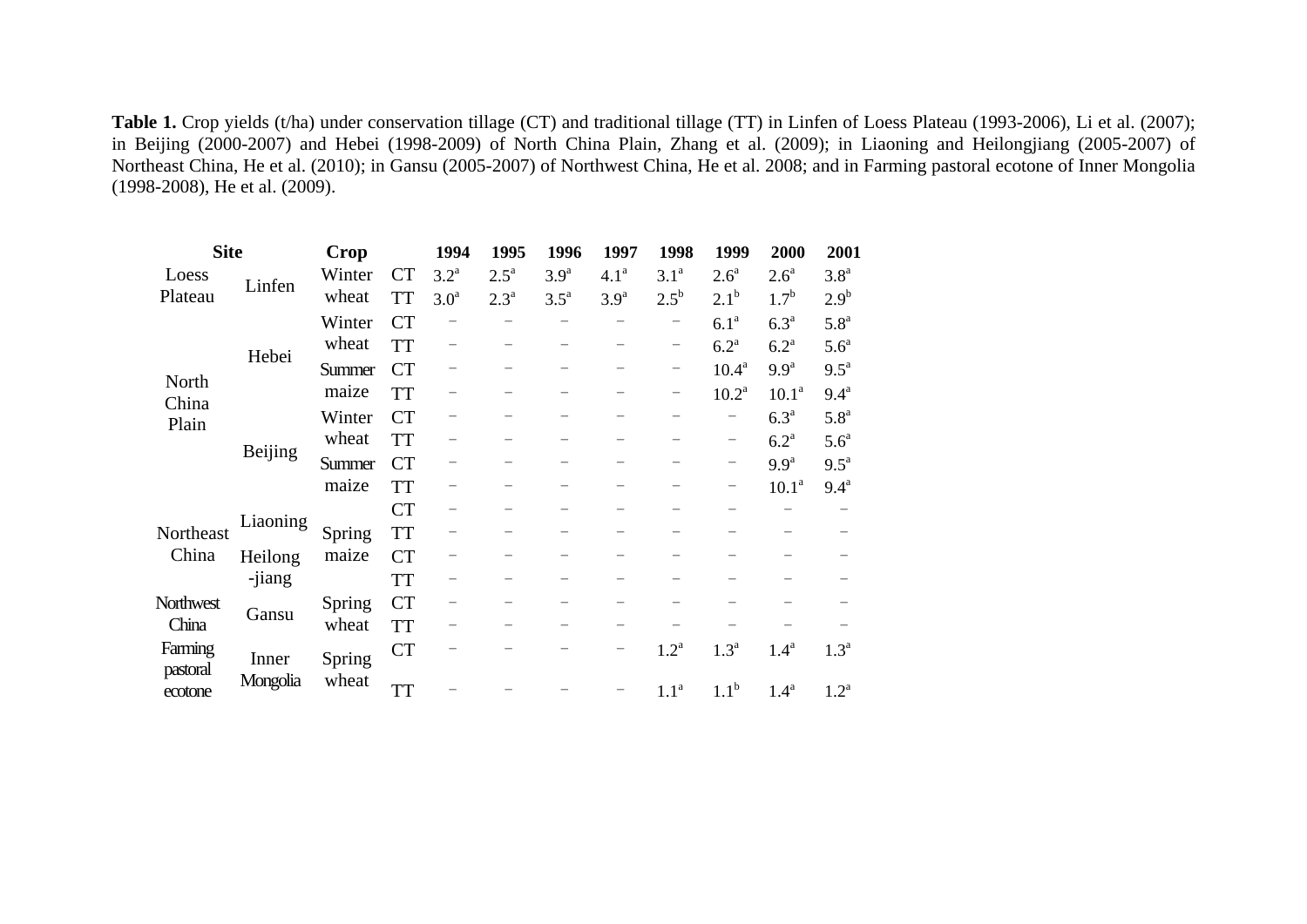| <b>Site</b>          |          | Crop   |           | 2002               | 2003               | 2004                     | 2005               | 2006               | 2007               | 2008                     | 2009             |
|----------------------|----------|--------|-----------|--------------------|--------------------|--------------------------|--------------------|--------------------|--------------------|--------------------------|------------------|
| <b>Loess Plateau</b> | Linfen   | Winter | <b>CT</b> | $4.2^{\mathrm{a}}$ | 4.0 <sup>a</sup>   | $5.2^{\mathrm{a}}$       | 3.8 <sup>a</sup>   | 4.7 <sup>a</sup>   |                    |                          |                  |
|                      |          | wheat  | <b>TT</b> | 3.0 <sup>b</sup>   | 3.4 <sup>a</sup>   | 4.6 <sup>a</sup>         | $2.7^{\circ}$      | 4.4 <sup>a</sup>   |                    |                          |                  |
| North China<br>Plain | Hebei    | Winter | <b>CT</b> | $6.4^{\mathrm{a}}$ | $6.5^{\mathrm{a}}$ | $5.6^a$                  | 6.4 <sup>a</sup>   | 6.1 <sup>a</sup>   | 6.3 <sup>a</sup>   | $6.5^{\mathrm{a}}$       | 5.7 <sup>a</sup> |
|                      |          | wheat  | <b>TT</b> | $6.6^a$            | $6.4^{\mathrm{a}}$ | $5.3^{\rm b}$            | 6.2 <sup>a</sup>   | $5.8^{\rm b}$      | $5.3^{b}$          | $6.4^{\mathrm{a}}$       | $5.4^{\rm b}$    |
|                      |          | Summer | <b>CT</b> | 10.0 <sup>a</sup>  | $10.7^{\circ}$     | 9.2 <sup>a</sup>         | 9.9 <sup>a</sup>   | $9.5^{\mathrm{a}}$ | $10.4^{\rm a}$     | 10.3 <sup>a</sup>        | 9.6 <sup>a</sup> |
|                      |          | maize  | <b>TT</b> | 10.1 <sup>a</sup>  | 10.5 <sup>a</sup>  | $8.8^b$                  | 9.8 <sup>a</sup>   | $9.2^{\mathrm{a}}$ | $10.5^a$           | 10.1 <sup>a</sup>        | $9.2^{b}$        |
|                      | Beijing  | Winter | <b>CT</b> | 6.4 <sup>a</sup>   | $6.5^{\mathrm{a}}$ | $5.6^{\circ}$            | 6.4 <sup>a</sup>   | 6.1 <sup>a</sup>   | 6.3 <sup>a</sup>   |                          |                  |
|                      |          | wheat  | <b>TT</b> | $6.6^a$            | $6.4^{\mathrm{a}}$ | $5.3^{b}$                | $6.2^{\text{a}}$   | 5.8 <sup>b</sup>   | $5.3^{b}$          | $\overline{\phantom{0}}$ |                  |
|                      |          | Summer | <b>CT</b> | 10.0 <sup>a</sup>  | $10.7^{\circ}$     | $9.2^{\text{a}}$         | 9.9 <sup>a</sup>   | $9.5^{\mathrm{a}}$ | $10.4^a$           | $\qquad \qquad -$        |                  |
|                      |          | maize  | <b>TT</b> | 10.1 <sup>a</sup>  | 10.5 <sup>a</sup>  | 8.8 <sup>b</sup>         | 9.8 <sup>a</sup>   | $9.2^{\mathrm{a}}$ | $10.5^a$           |                          |                  |
|                      | Liaonin  |        | <b>CT</b> |                    |                    | $\qquad \qquad -$        | 9.4                | 9.1                | 10.6               |                          |                  |
| Northeast            | g        | Spring | <b>TT</b> | -                  |                    | $\overline{\phantom{a}}$ | 9.3                | 9.0                | 10.6               |                          |                  |
| China                | Heilong  | maize  | <b>CT</b> |                    |                    | $\qquad \qquad -$        | 9.5                | 9.5                | 10.9               |                          |                  |
|                      | -jiang   |        | <b>TT</b> |                    |                    | -                        | 9.6                | 9.4                | 10.3               |                          |                  |
| Northwest China      | Gansu    | Spring | <b>CT</b> |                    |                    | -                        | $5.4^{\mathrm{a}}$ | 6.1 <sup>ab</sup>  | $6.4^a$            |                          |                  |
|                      |          | wheat  | <b>TT</b> |                    |                    | -                        | 5.6 <sup>a</sup>   | 6.0 <sup>a</sup>   | $6.2^{\mathrm{a}}$ |                          |                  |
| Farming pastoral     | Inner    | Spring | <b>CT</b> | $1.5^{\mathrm{a}}$ | 1.3 <sup>a</sup>   | $1.5^{\mathrm{a}}$       | $1.5^a$            | 1.4 <sup>a</sup>   | 1.4 <sup>a</sup>   |                          |                  |
| ecotone              | Mongolia | wheat  | <b>TT</b> | $1.3^{\rm b}$      | $1.1^{\rm b}$      | $1.5^{\mathrm{a}}$       | $1.3^b$            | 1.1 <sup>b</sup>   | 1.1 <sup>b</sup>   |                          |                  |

Values within a column in each experimental site followed by the same letters are not significantly different (P>0.05).